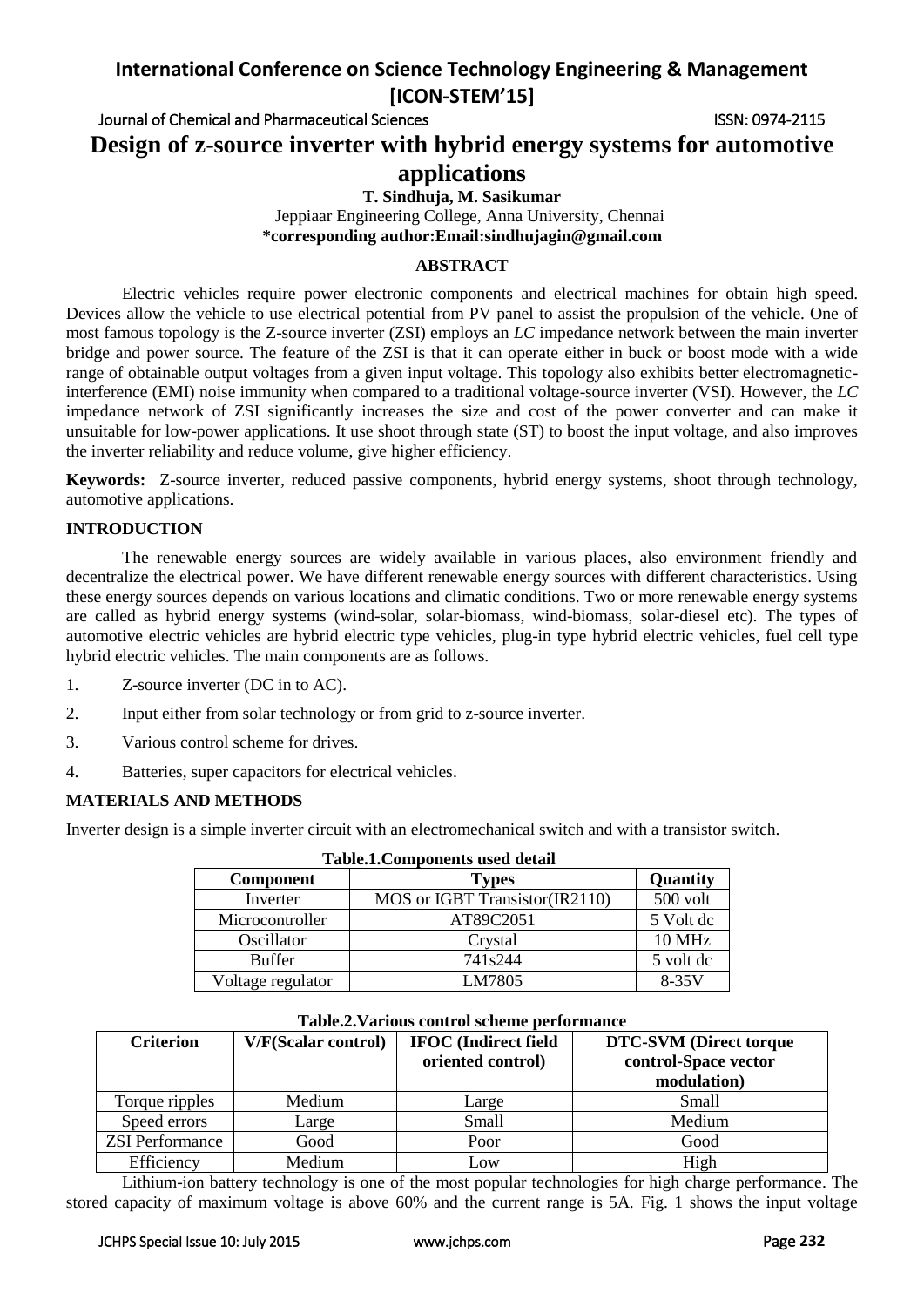# **International Conference on Science Technology Engineering & Management [ICON-STEM'15]**

# Journal of Chemical and Pharmaceutical Sciences ISSN: 0974-2115

applied to the converter from the PV panel. Fig. 2 shows the PWM pulse applied to the inverter for operate a system with rated speed. Fig. 3 shows the output voltage obtained from the converter system with modulation index of 0.8. Triggering pulses are applied to the converter switches are shown in Fig 4. The torque and speed obtained from the load is shown in Fig. 5.



**Fig1. Input voltage waveform Fig.2. Sinusoidal PWM Waveform Fig.3. Output voltage waveform**



**Fig. 4. Triggering pulses applied to the switches Fig. 5. Torque and Speed waveforms**



| components     |            |            | 3          |             |            | 6            | 7          | 8          | $\mathbf Q$ | 10         |
|----------------|------------|------------|------------|-------------|------------|--------------|------------|------------|-------------|------------|
| Cathode        | <b>LFP</b> | <b>LFP</b> | <b>LFP</b> | <b>NMC</b>  | <b>NMC</b> | <b>NCA</b>   | <b>LFP</b> | <b>LFP</b> | <b>LFP</b>  | <b>LFP</b> |
|                | (lithiu    | (lithium   | (lithium)  | (lithium    | (lithium   | (lithium     | (lithium   | (lithium   | (lithium    | (lithium   |
|                | m          | iron       | iron       | nick- el    | nick-el    | nickel       | iron       | iron       | iron        | iron       |
|                | iron       | phosphat   | phospha    | manganes    | mangane    | cobalt       | phosphat   | phosphat   | phosphat    | phosphat   |
|                | phosp      | e)         | te)        | e cobalt    | se cobalt  | aluminu      | e)         | e)         | e)          | e)         |
|                | hate)      |            |            | oxide)      | oxide)     | m oxide)     |            |            |             |            |
| <b>Nominal</b> | 12         | 10         | 42         | 12          | 70         | 27           | 13         | 2.4        | 10.1        | 40.8       |
| capacity(Ah)   |            |            |            |             |            |              |            |            |             |            |
| <b>Shape</b>   | cylind     | prismatic  | pouch      | cylindrical | pouch      | prismati     | cylindrica | pouch      | Pouch       | prismatic  |
|                | rical      |            |            |             |            | $\mathbf{c}$ |            |            |             |            |
| <b>Nominal</b> | 3.2        | 3.3        | 3.3        | 3.6         | 3.8        | 3.33         | 3.5        | 3.8        | 3.7         | 3.7        |
| voltage        |            |            |            |             |            |              |            |            |             |            |

**Table.3.Electrical characterization of batteries**

# **Table.4.Experimental specifications of ZSI**

| parameters         | value       |
|--------------------|-------------|
| Input voltage      | 38V         |
| inductance         | 5mH         |
| Capacitance        | $200\mu F$  |
| AC load resistance | $100\Omega$ |
| Output current     | 0.5A        |
| Output voltage     | 50V         |

For electricity vehicle production and transportation some energy are used (diesel, solar).